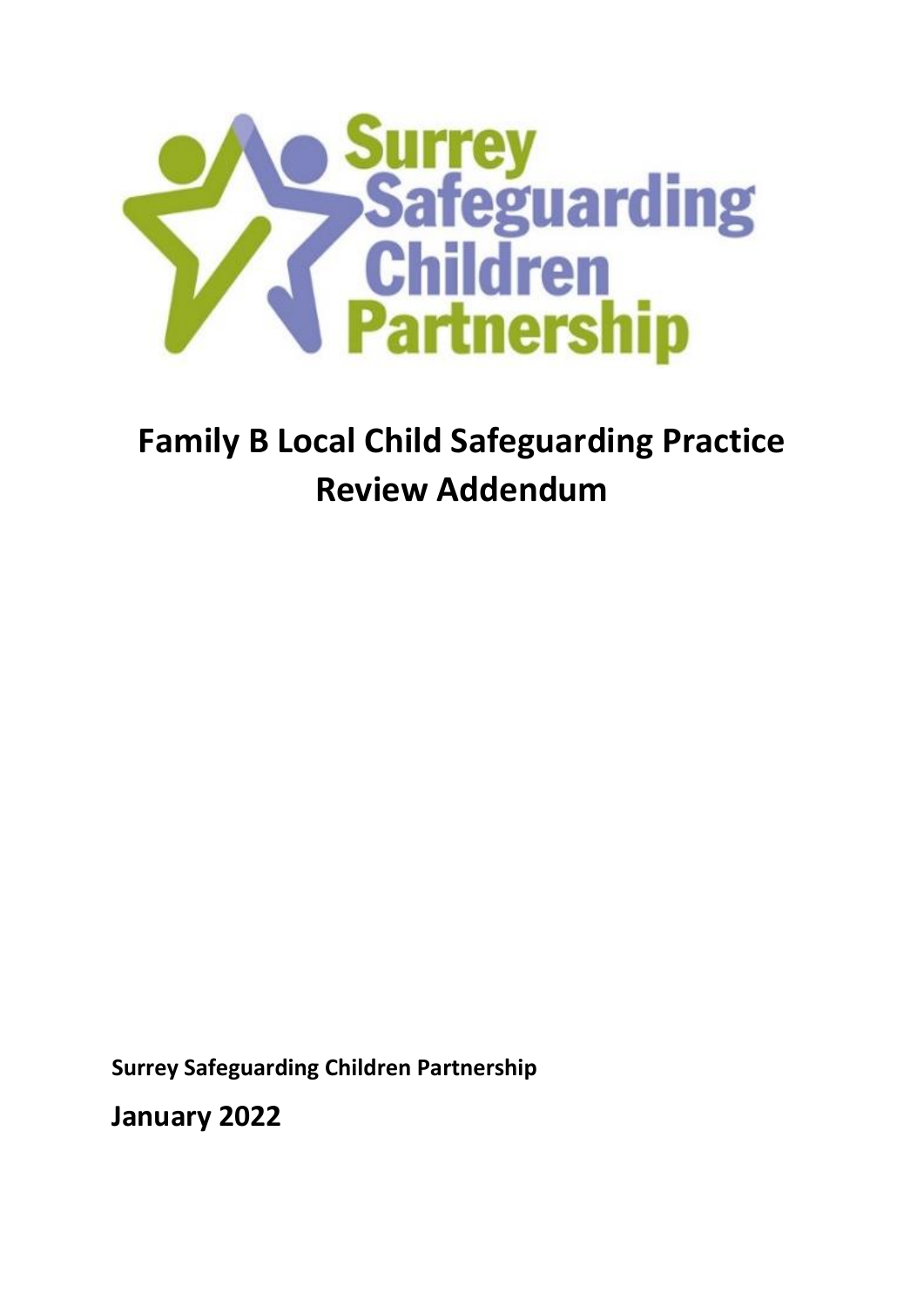# **Background**

This Local Child Safeguarding Practice Review (LCSPR) was commissioned in 2020, based on an incident which took place in late 2019 in which a child experienced serious harm, in the form of a near fatal stabbing by a sibling. The LCSPR was initiated in the height of the global COVID-19 pandemic, which led to significant delays in the finalisation and publication of this review. The Executive of the Surrey Safeguarding Children Partnership (SSCP) were committed to ensuring that learning the lessons from this review and embedding the changes needed in practice would not be impacted by delays in publication. The SSCP have therefore provided this addendum to the report to outline the ways in which the Surrey safeguarding system has already responded to the findings and recommendations of this review.

# **The Recommendations**

The published LCSPR makes eight recommendations for improvements in multi-agency safeguarding practice. These recommendations are:

**Recommendation 1: Surrey Police is recommended to review its Standard Operating Protocols, training and management support arrangements for frontline officers who are required to attend and investigate community based or culturally orientated or (organised) violence**. The need to consider an assessment of the impact on cohorts of children and young people as potential victims or witnesses of such violence should be included in that review of procedures, training and management supervision.

**Recommendation 2: Provision of Specialist Advice to Officers working with Gypsy, Roma and Traveller Communities** Surrey Council should consider how best to ensure specialist advice is available to its officers to ensure that they take into account the ethnic and cultural needs of Gypsy, Roma, Traveller service users when undertaking assessments and planning services.

**Recommendation 3: Ensuring the correct membership of Core Groups and Child in Need groups** The Social Care Department should review the way that Child Protection Conferences, Core Groups and Child in Need Meetings are convened and how their membership is agreed to ensure that services which are essential are aware of the duty to attend or report on their own work, as required.

**Recommendation 4: Quality assurance of Core Groups and Child in Need Meetings** The Surrey Safeguarding Children Partnership should request and monitor quarterly quality assurance reports on the operation of Core Groups and Child in Need meetings, including essential attendance and the oversight of multi-agency child protection and child in need plans

**Recommendation 5: Surrey Safeguarding Children Partnership and Surrey Children's Services is recommended to review how key Council and District Council Departments and Partner Agencies understand their wider corporate and statutory roles and responsibilities under Section 11 of the Children Act 2004 and Working Together 2018; and how this duty reaches down to relevant staff.** It is recommended that there should be a register of the named Safeguarding Lead in each relevant department to whom individual cases can be referred and escalated, as needed.

**Recommendation 6**: **The role of the Faith and Voluntary Sector (Strategic)** The SSCP should review its structure and processes to ensure that there is adequate representation for the Partnership, at appropriate levels, from the Faith and Voluntary Sectors at a macro-level such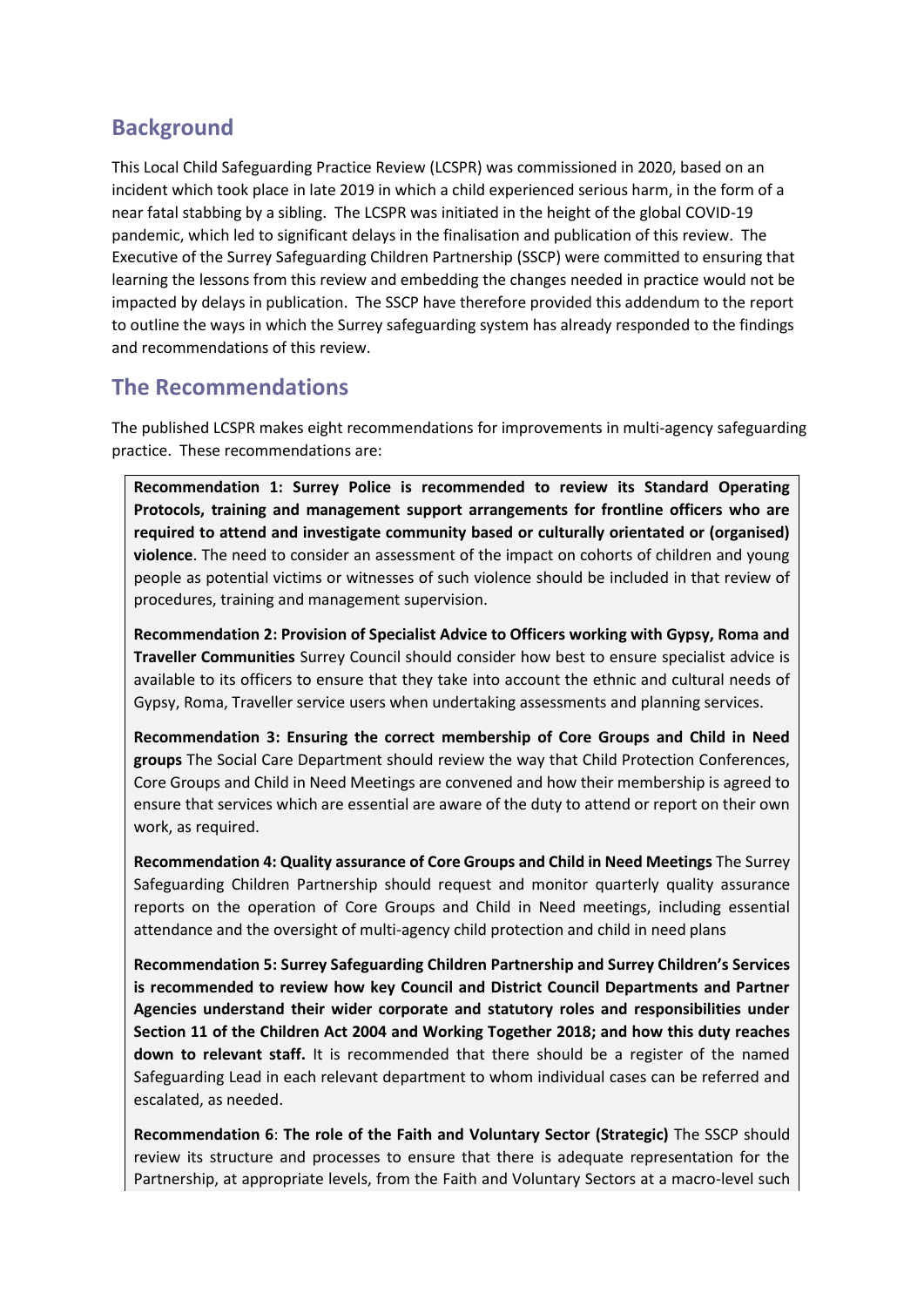as Diocese or equivalent for other Faith sectors, especially where they provide direct county wide welfare or support services to children, young people and / or vulnerable parents.

**Recommendation 7**: **The role of the Faith and Voluntary Sector (Practice)** The Surrey Safeguarding Children Partnership should ask Children's Services and Early Help Providers to review and put in place arrangements to ensure that colleague practitioners from the Faith or Voluntary sector, who are working directly with families on Child in Need or Child Protection Plans, or families who have an Early Help assessment, can be included in Core Groups and Team Around the Family Meetings, as appropriate.

**Recommendation 8: Priority Rehousing Arrangements** Surrey Children's Social Care and District Councils in undertaking the review of the Priority Housing Protocol should seek to ensure that it meets the needs of children in need of safeguarding under Child Protection Plans or subject of Court Orders under the Children Act, where accommodation is a key element of protecting children.

# **Actions Taken To Address Each Recommendation**

**Recommendation 1: Surrey Police is recommended to review its Standard Operating Protocols, training and management support arrangements for frontline officers who are required to attend and investigate community based or culturally orientated or (organised) violence**.

In response to this recommendation specifically, Surrey Police has circulated a reminder to all officers in April 2021, reminding them of the need to consider the wider aspects of safeguarding when attending incidents; for example the need to think family, think child.

Surrey Police also recognise that this recommendation also highlights the important issue of Contextual Safeguarding and Surrey Police recognise that understanding the specific context of a safeguarding incident is key to adopting the appropriate policing response. Surrey Police is in the process of a significant upgrade to their Child Abuse Policy and Procedure and Officer training programme. The first draft of the enhanced policy document which includes guidance on recognising context has been approved and is currently in its consultation phase before internal publication.

In parallel to this, Surrey Police has specifically included awareness and recognition of cultural issues in child neglect training sessions that have so far been delivered to 1000 officers, with others to follow as the programme progresses. Surrey Police is also in the process of delivering training in Contextualised Safeguarding for both Surrey Police and Children's Services via the Children's Services Academy; and to date, Borough Commanders and members of Child Exploitation Management Unit have been trained. There is a bid currently under consideration to extend this training to all officers and staff in Surrey Police.

Finally, Surrey Police has access to an Independent Advisory Group (IAG) that is made up of members from outside of policing and from different cultures, backgrounds and religions. The IAG are a valuable resource to Surrey Police and provide independent advice and support in raising awareness of cultural and specific community needs so that its services are the best they can be.

## **Recommendation 2: Provision of Specialist Advice to Officers working with Gypsy, Roma and Traveller Communities.**

This review highlighted the need for a cultural awareness and for culturally relevant approaches to working with Gypsy, Roma and Traveller (GRT) Communities. To address the strategic and practice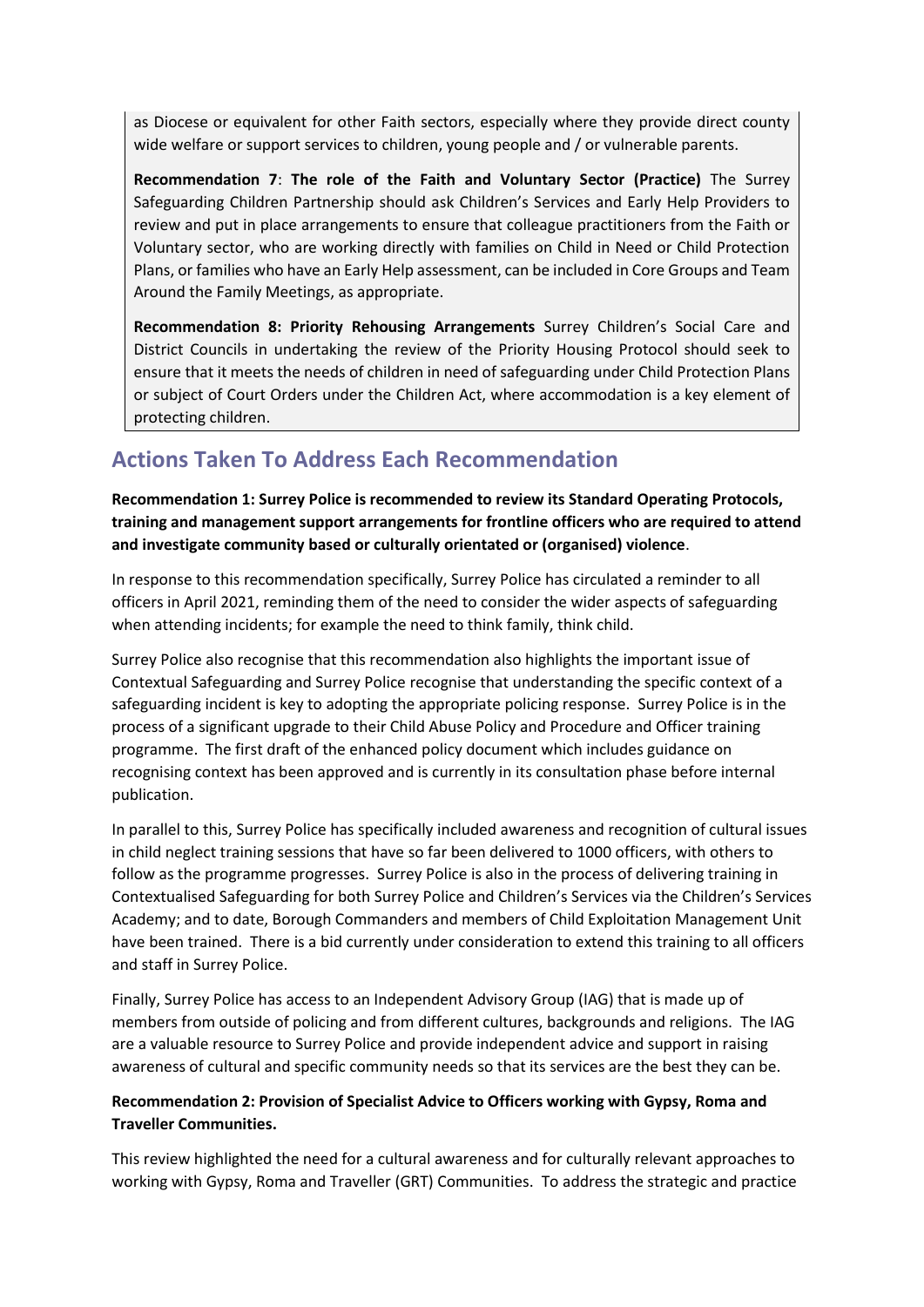issues raised by this recommendation, a range of initiatives have been put in place. These are outlined below.

Surrey County Council has commissioned anti-discrimination and cultural awareness training across Surrey to address the ongoing and established systemic issues that impact the way in which the Surrey system is able to identify and respond to the needs of the GRT communities effectively and a commitment to improving outcomes for GRT communities.

Surrey County Council also works to ensure that all system wide staff working with GRT communities understand and implement their safeguarding and corporate parenting responsibilities. In addition, extensive work has been undertaken to ensure that there is a clear read across between the GRT Strategy and wider system strategies including the First 1000 Days, Family Resilience, Helping Families Early strategies, and the SEND transformation programme.

Further, anti-discrimination and cultural awareness training has been commissioned and delivered across Surrey. Online cultural awareness training is now live via the Olive platform. This is recommended to all staff working with wider communities in Surrey. Equality, Diversity and Inclusion is a significant priority for Surrey County Council. A corporate lead for Equality, Diversity and Inclusion (EDI) within Surrey County Council has been appointed and there is now a new EDI action plan which has been endorsed by Cabinet. Also, an EDI hub has been set up to ensure that all staff have access to training, information and guidance to ensure culturally aware and inclusive practice.

#### **Recommendation 3: Ensuring the correct membership of Core Groups and Child in Need groups**

The Child Protection Conference, Core Groups and Child In Need Meetings process has been reviewed. The effectiveness of CP Conferences, Core Groups and Child In Need meetings were audited in August 2020. The audit noted that all agencies have a responsibility to support Surrey Children's Services to help identify which professionals should be invited to child protection conference / core groups. Surrey County Council works to ensure that Conference and Core Group processes have the necessary key professionals identified and contributing to the child protection plan in order to support the monitoring of identified need/risk/change/outcomes. This remains an area of focus to ensure continuous improvement.

As a result of this audit, its findings and recommendations, the Core Groups and Child in Need procedures were updated in July 2021. These updated procedures highlight the need to have the correct membership of core groups and that key agencies are invited and supported to participate in CP processes. The updated procedures also outline clearly the expectations and responsibilities of core group members. This guidance is available via the procedures using the following link: [4.10](https://surreyscb.procedures.org.uk/zkyqzl/managing-individual-cases/implementing-the-child-protection-plan-including-the-lead-social-worker-and-core-group-responsibilities#s4648)  [Implementation of Child Protection Plans | Surrey Safeguarding Children Partnership](https://surreyscb.procedures.org.uk/zkyqzl/managing-individual-cases/implementing-the-child-protection-plan-including-the-lead-social-worker-and-core-group-responsibilities#s4648)  [\(procedures.org.uk\)](https://surreyscb.procedures.org.uk/zkyqzl/managing-individual-cases/implementing-the-child-protection-plan-including-the-lead-social-worker-and-core-group-responsibilities#s4648)

#### **Recommendation 4: Quality assurance of Core Groups and Child in Need Meetings**

The Quality assurance of Core Groups and Child in Need meetings is an important and ongoing part of the quality assurance and scrutiny function of the SSCP's role under Working Together 2018. To ensure that this function is fulfilled effectively, the SSCP's Learning from Practice Sub-Group receives regular reports regarding attendance and participation in CP processes including attendance and participation in core groups. This remains an area of focus and improvement.

**Recommendation 5: Surrey Safeguarding Children Partnership and Surrey Children's Services is recommended to review how key Council and District Council Departments and Partner Agencies**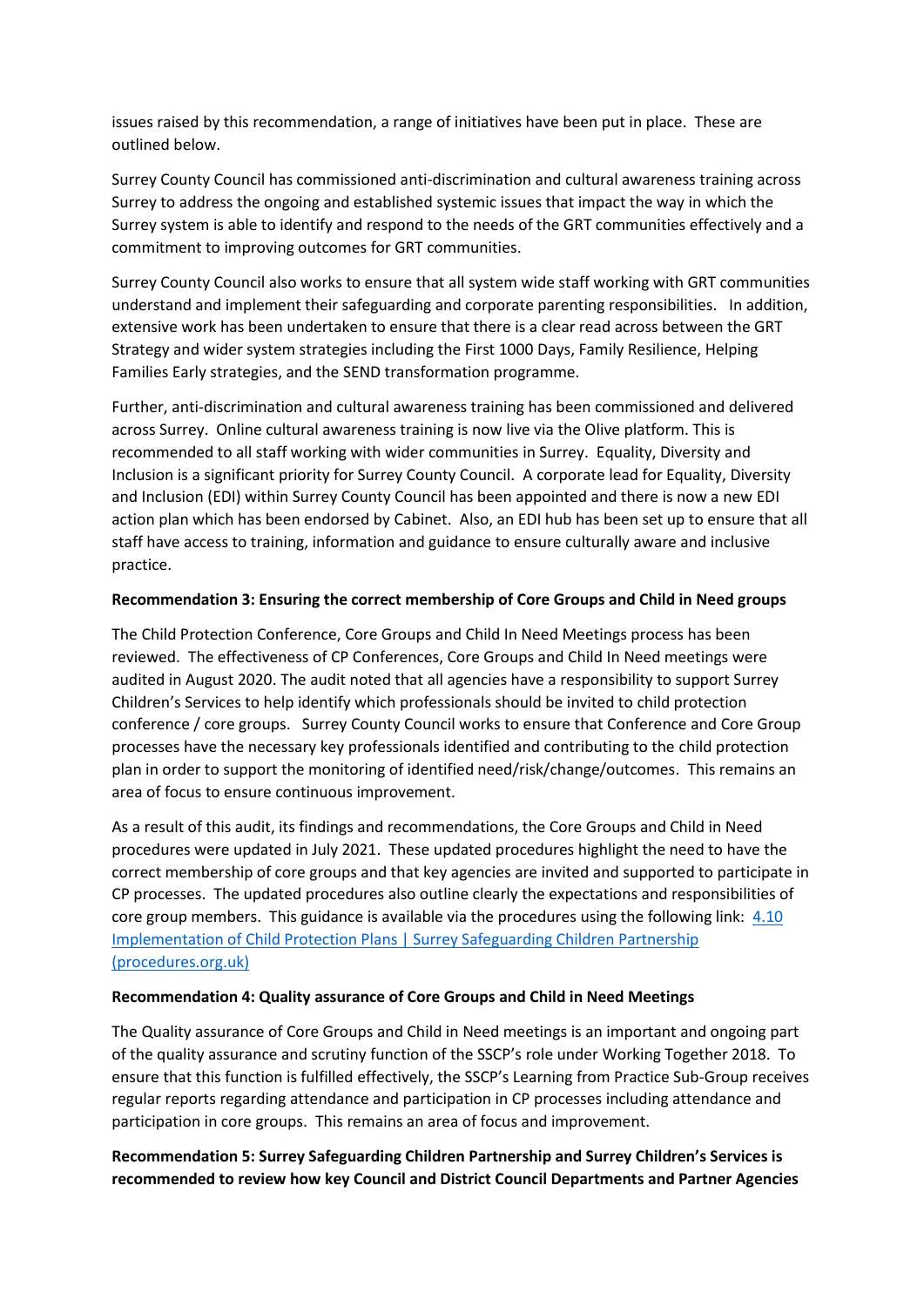## **understand their wider corporate and statutory roles and responsibilities under Section 11 of the Children Act 2004 and Working Together 2018; and how this duty reaches down to relevant staff.**

The SSCP along with Children's Services have reviewed how key County Council, Borough Council and District Council Departments understand and fulfil their wider corporate and statutory roles and responsibilities. The District and Borough Council has a representative on the SSCP Executive who provides challenge, oversight and accountability to ensure that Surrey's District and Borough Councils are fully sighted on their safeguarding responsibilities. The SSCP has a District and Borough Safeguarding Network which meets regularly. Each District and Borough has a named safeguarding lead. In addition, there are regular meetings with district and borough council colleagues to ensure the full awareness of these councils of their responsibilities under Section 11 of the Children Act 2004 and Working Together 2018, and strong engagement in the county's safeguarding agenda. The District and Borough's Safeguarding Forum is focused on information exchange and on addressing issues where district and borough councils can play important roles in shaping and implementing safeguarding policies and practice at a local level.

## **Recommendation 6**: **The role of the Faith and Voluntary Sector (Strategic)**

The Surrey Safeguarding Children Partnership is continuing to work with Children's Services and Early Help Providers to review and strengthen arrangements to ensure that practitioners from the Faith or Voluntary sector, who work directly with families on Child in Need or Child Protection Plans, or families who have an Early Help assessment, are included in Core Groups and Team Around the Family Meetings, as appropriate.

On a strategic level the SSCP has included faith and third sector representation in our safeguarding arrangements. Surrey has a vibrant network of Third Sector and Voluntary Organisations. To ensure that the voice, experience and professionalism of the Third Sector is fully recognised and represented in our local safeguarding arrangements the SSCP has in place a Third Sector Safeguarding Network. Faith, Community and Voluntary sector representatives currently sit on the Partnership and work as part of the SSCP's Sub-Groups. We will continue to build on the current communications network to strengthen full involvement and leadership of the voluntary, community and faith sector in the work of safeguarding children and promoting their welfare.

## **Recommendation 7**: **The role of the Faith and Voluntary Sector (Practice)**

The SSCP continues to work closely to ensure that representatives of faith groups and third sector organisations are appropriately included in safeguarding processes at every level of need including early help, Child in Need and Child Protection. To ensure that progress is made, the Learning from Practice Sub-Group is working with the Service Manager responsible for Quality Assurance to have a clear view regarding how faith groups and voluntary organisations are included in Core Groups and Team Around the Child Meetings.

#### **Recommendation 8: Rehousing Arrangements**

Through the District and Borough's Safeguarding Forum, the SSCP will continue to work with District and Borough Councils to update and review their respective Priority Housing Protocols as needed to ensure that these protocols continue to meet the needs of children in need of safeguarding under Child Protection Plans or subject of Court Orders under the Children Act, where accommodation is a key element of protecting children.

Each District and Borough Council has in place a housing allocations policy and procedure, which outlines how they will discharge their responsibilities to children in need of help and protection